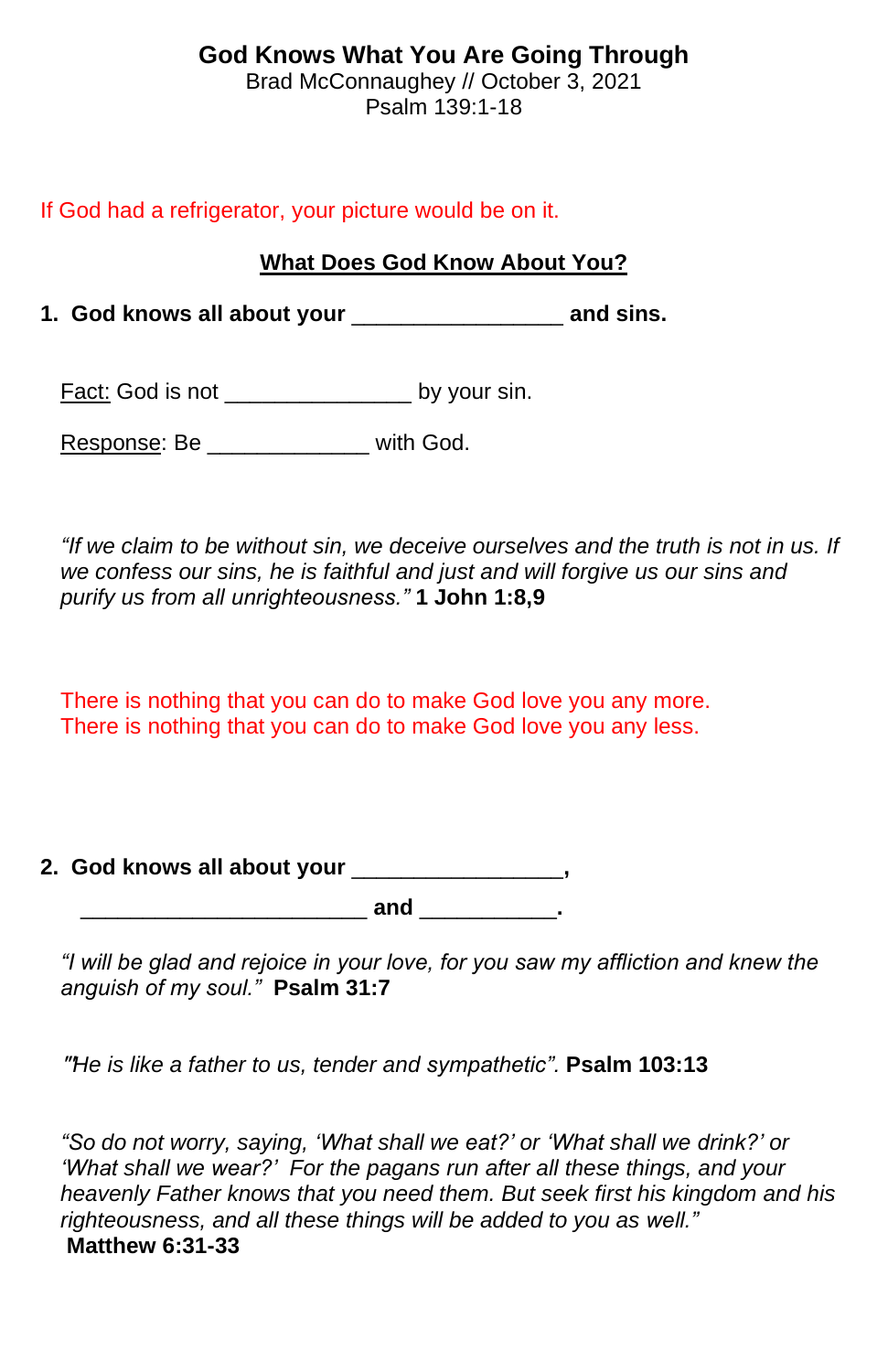Fact: God is aware of all your needs and he

Response: Pray knowing you can **Example 20** in God's goodness and wisdom.

*"Trust in the Lord with all your heart and lean not on your own understanding; in all your ways acknowledge him and he will make your paths straight."*  **Proverbs 3:5-6**

The Spirit of God uses the Word of God To Make the Child of God more like the Son of God.

## **3. God knows all about your** \_\_\_\_\_\_\_\_\_\_\_\_\_\_\_\_\_\_\_\_\_\_\_\_\_**.**

*"So when you give to the needy, do not announce it with trumpets, as the hypocrites do in the synagogues and on the streets to be honored by men. I tell you the truth, they have received their reward in full. But when you give to the needy, do not let your left hand know what your right hand is doing, so that your giving may be in secret. Then your Father, who sees what is done in secret, will reward you."* **Matthew 6:2-4**

Fact: Every good deed will be **Example 20** Fact: Every good deed will be

Response: Don't stop doing the right thing.

"*Let us not become weary in doing good.."* **Galatians 6:9-10**

You will never lock eyes with another human being who doesn't matter deeply to God.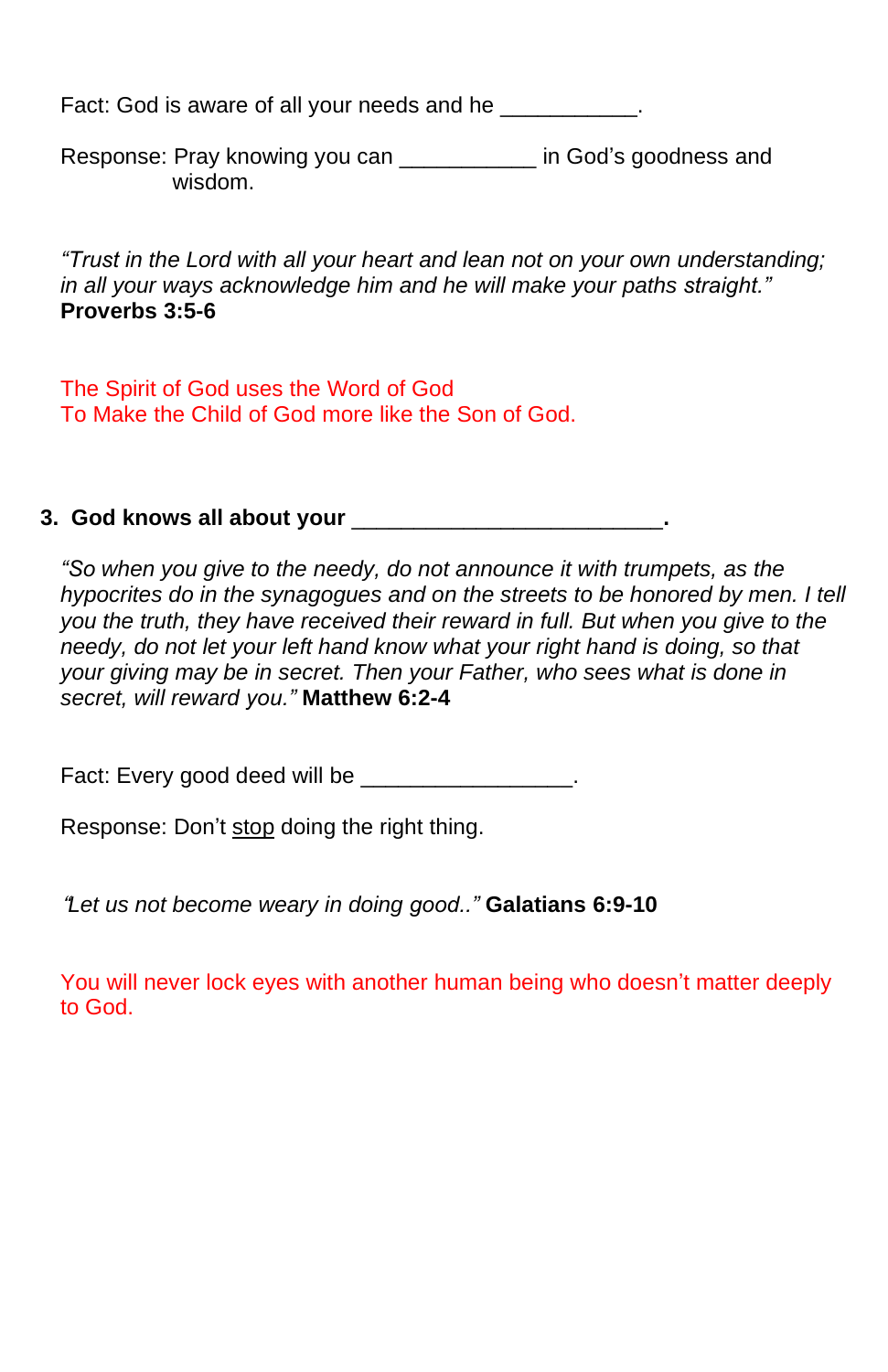### **Sermon questions**

We're in a series this month called *Following Jesus Together* where we're talking about being a church that makes Jesus known by loving others as Jesus has loved us. This week we're talking about how God knows what you're going through, and our key text is **Psalm 139**.

Use these questions to discuss the message from Sunday, focusing on how you can **grow** as an everyday follower of Jesus and how you can **go** accomplish what Jesus calls you to do.

1. What truth from Pastor Brad's final message stuck with you?

2. As we reflected on the legacy of Pastor Brad and ACC, what is one thing God has done uniquely through our church that you want to carry forward into the future?